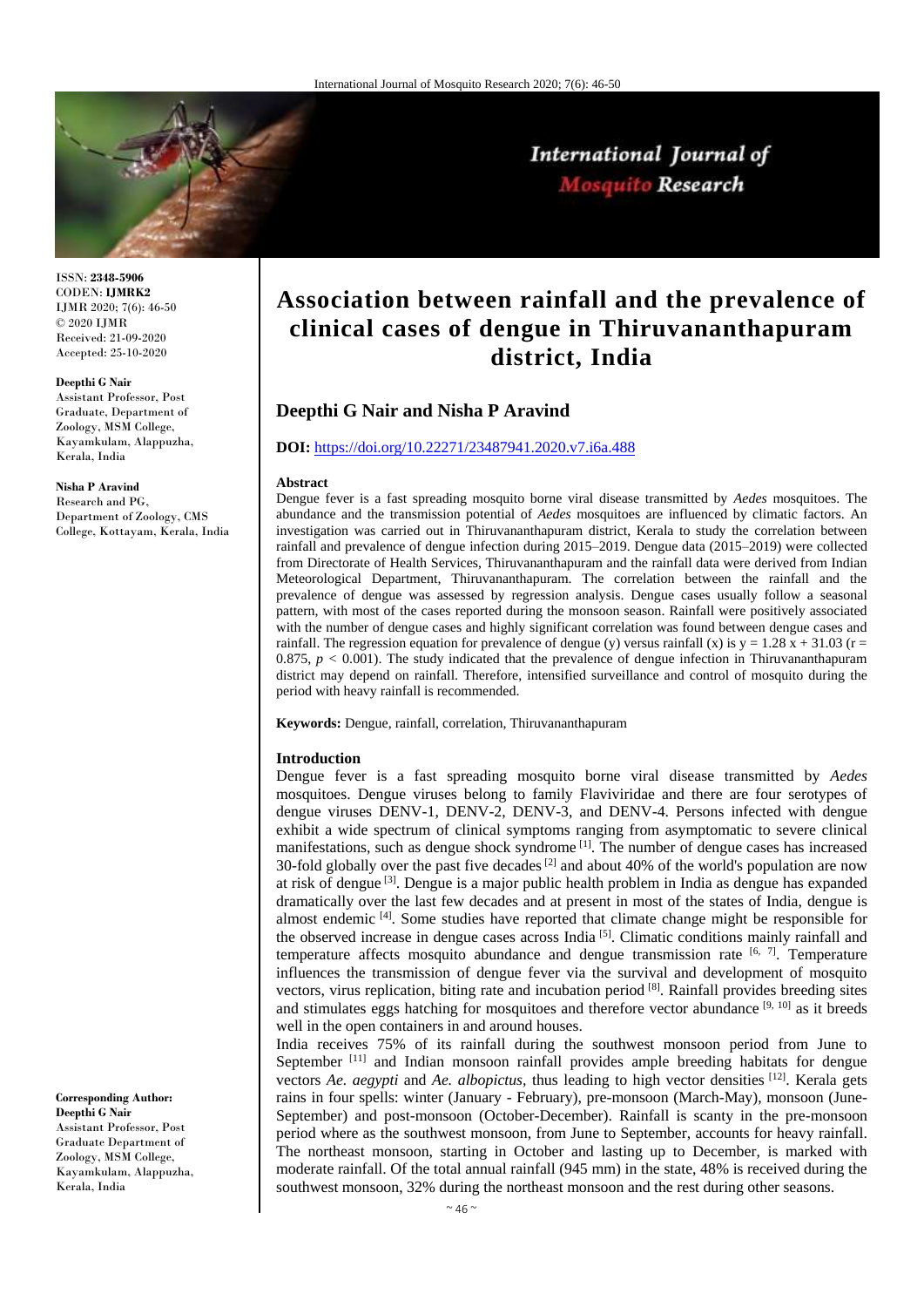A recent study has compiled all dengue outbreaks in India<sup>[13]</sup>, and it showed that most dengue outbreaks occurred in Punjab, Haryana, Rajasthan, Gujarat and Kerala states during the monsoon or post monsoon period. Kerala experiences the highest number of dengue cases, possibly because of higher percentage of infected mosquitoes, availability of breeding grounds, suitable temperature ranges (23.5–30 °C) and subsequent short incubation periods in all seasons (9–14 days) especially during the rainy seasons  $[14, 15]$ . However, the trend of dengue cases in Kerala doesn't show any clear pattern. From 2010 to 2019 there were upswings and downswings in the number of cases  $[16]$ .

The district of Thiruvananthapuram reports two-third cases of dengue in the state of Kerala<sup>[17]</sup> and has witnessed a substantial rise in the incidence of dengue cases since 2010 [18]. In the year 2017 outbreaks of dengue with severe clinical manifestations were reported in the district  $[19]$ . The climate of Thiruvananthapuram is mostly hot tropical, with the monsoon season extending from June to October. The average annual rainfall in Thiruvananthapuram is  $114.7 \text{ cm}^{20}$  and the district is located at a relatively low altitude. The relationship between incidence of dengue and climate remains poorly understood and often differs across settings because of local climate heterogeneity  $[21]$ . Hence the influence of different climatic factors is certainly important to track the dengue fever transmission procedures. In this context an attempt has done to understand the influence of rainfall on dengue incidence of Thiruvanathapuram district, Kerala.

#### **Materials and methods**

In this study we have used five (2015-2019) years of monthly data on rainfall and reported cases of dengue in Thiruvananthapuram district, Kerala. The number of monthly reported dengue cases (from January 2015 to December 2019) were collected from Directorate of Health Services (DHS) Government of Kerala, Thiruvananthapuram. Since dengue is a notifiable disease, all the laboratory confirmed cases, including those from the private sector, were reported to the health services. Monthly rainfall data of the district were collected from the Indian Meteorological Department (IMD), Thiruvananthapuram. Since rainfall is different in different parts of the district an averaged data from four substations of the district is used for the study.

The data on monthly rainfall were correlated with the monthly dengue cases using Pearson's correlation. A regression analysis was also attempted to understand the nature of association between the two variables (rainfall and dengue cases). Data on monthly rainfall was taken as independent variable and the reported dengue cases as dependent variable while attempting linear regression.

The model equation that was developed followed a regression relationship is:

# $Y=B x + C$

where Y is the dengue incidence, B is the slope parameter, x is the monthly measurement of rainfall and C is the intercept parameter. The developed linear regression equation suggests that every increase in the rainfall, no matter how small, results in an incremental increase in dengue incidence. All statistical analyses were performed using SPSS software.

# **Result**

Over the last 5 years (2015-2019), 13,515 dengue cases were reported from Thiruvananthapuram District by DHS and the number of reported cases varied from year to year. The

highest dengue incidences were reported in 2017 (n= 8955) and lowest in  $2018(n = 311)$ . However, the deaths were negligible in contrast with the number of cases reported (Fig.1). The monthly dengue incidence data showed a distinct pattern of incidence (fig.2) with maximum number of cases reported during the monsoon season which starts in the month of June and peaks in months of July and August. The number of cases decline in November and December every year.



**Fig 1:** Number of dengue cases and death from 2015-2019



**Fig 2:** Number of dengue cases in Thiruvananthapuram District on monthly basis from 2015 to 2019

The mean monthly rainfall during the monsoon period in 2015, 2016, 2017, 2018 and 2019 was 227mm, 393mm, 409mm, 542mm, and 384mm respectively. The data showed that there is strong association between monthly dengue cases and monthly rainfall every year (fig.3-7). The peaks of dengue cases and rainfall matched perfectly which suggest that the dengue cases are related to rainfalls.



**Fig 3:** Association of dengue cases and rainfall during the year 2015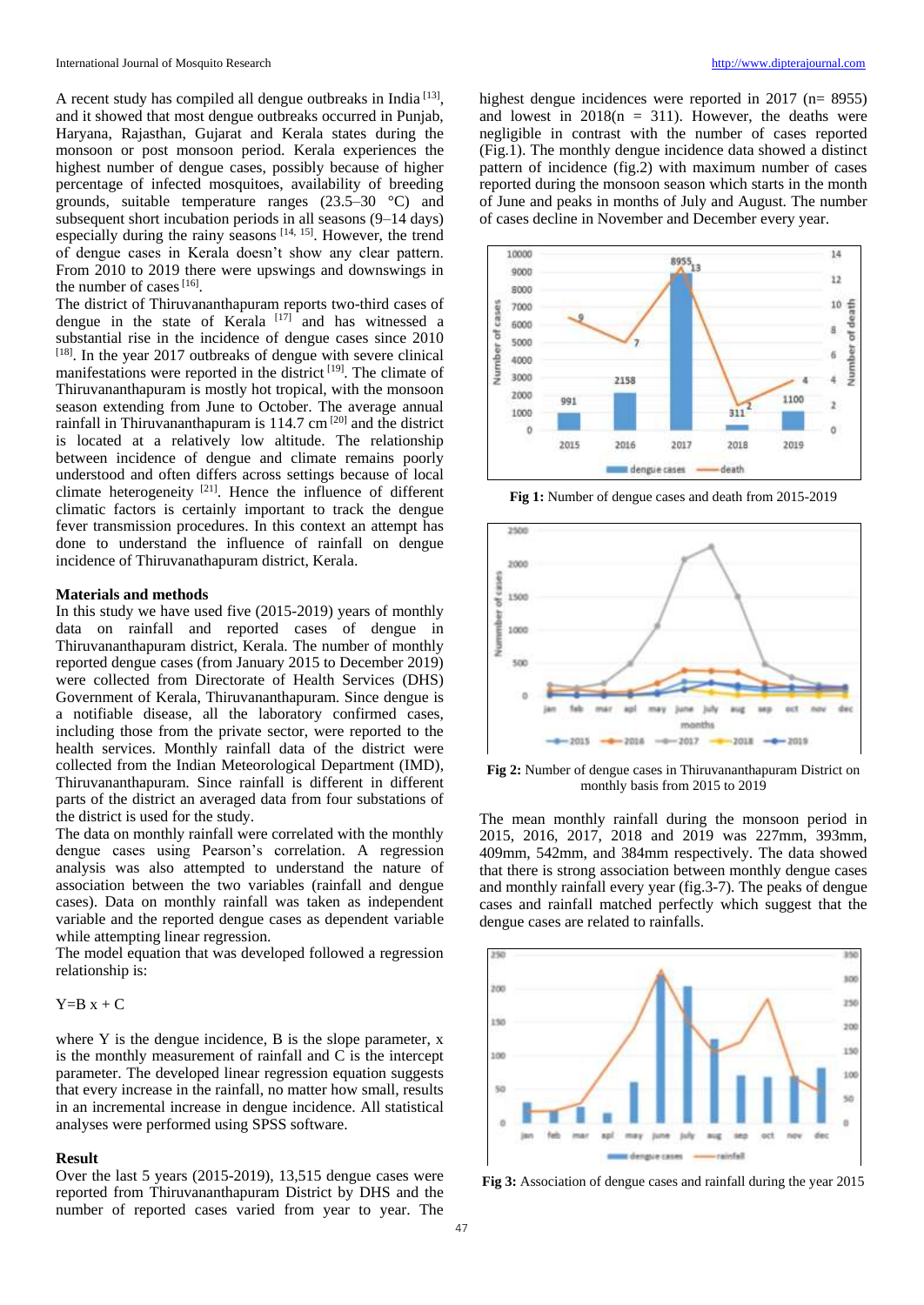

**Fig 4:** Association of dengue cases and rainfall during the year 2016



**Fig 5:** Association of dengue cases and rainfall during 2017



**Fig 6:** Association of dengue cases and rainfall during the year 2018



**Fig 7:** Association of dengue cases and rainfall during the year 2019

Pearson's correlation analysis was performed to find relation between the numbers of monthly reported dengue fever cases

with monthly average rainfall. High correlation was observed between average rain fall with average cases  $(76.5\%; r=$ 0.875) (fig.8). When the data was analysed yearly, in 2017 there was highest correlation (73%; r=0.854) followed by year 2016(68%; r= 0.828) followed in 2018 correlation (56%; r= 0.747) whereas the years 2015  $&$  2019 shows low percentage of correlation with the rainfall (52%; r= 0.726) & (32%; r= 0.564) respectively. The details of correlation between rainfall and dengue cases are presented in Table 1.

The least square equation plot Dengue prevalence (y) versus rainfall (x) is  $y = 1.28x + 31.03$  ( $r = 0.875, p < 0.001$ ).

**Table 1:** Correlation between dengue cases and rainfall from 2015 to 2019

|                                                          | 2015  | 2016    | 2017                                  | 2018          | 2019  |
|----------------------------------------------------------|-------|---------|---------------------------------------|---------------|-------|
| Pearson's r                                              |       |         | $0.726**0.828***0.854***0.747**0.564$ |               |       |
| pvalue                                                   | 0.008 | < 0.001 | < 0.001                               | $0.005$ 0.056 |       |
| r2.                                                      | 0.527 | 0.68    | 0.729                                 | 0.558         | 0.318 |
| Percentage of correlation                                | 52%   | 68%     | 73%                                   | 56%           | 32%   |
| <b>Note:</b> * $p < .05$ , ** $p < .01$ , *** $p < .001$ |       |         |                                       |               |       |



**Fig 8:** Scatter plot of monthly mean rainfall and dengue cases

#### **Discussion**

We have presented a simple analysis of the association of dengue epidemics with rainfall and from the results it was clear that the epidemic has a well-defined seasonality. Rainfall was significantly different among pre-monsoon, monsoon and post-monsoon periods. Average monthly premonsoon rain recorded was 148.9mm, during monsoon it increased to 264.12mm and during post monsoon the amount falls to 178.1mm only. There is increasing number of dengue cases from June onwards i.e. during the monsoon period and the number of cases decline in post monsoon season during all the five years of the study. Rainfall provides breeding habitats and opportunities for the proliferation of vectors in the environment. An increase in the amount of rainfall leads to more potential breeding sites, which, in turn, lead to an increase in the number of mosquitoes hatching [15]. Relatively high prevalence of *Ae eagypti* indices during the monsoon and post monsoon seasons were reported [25-27].

Many studies have reported the influence of rainfall on vector distribution and dengue cases. Dengue is endemic in Thailand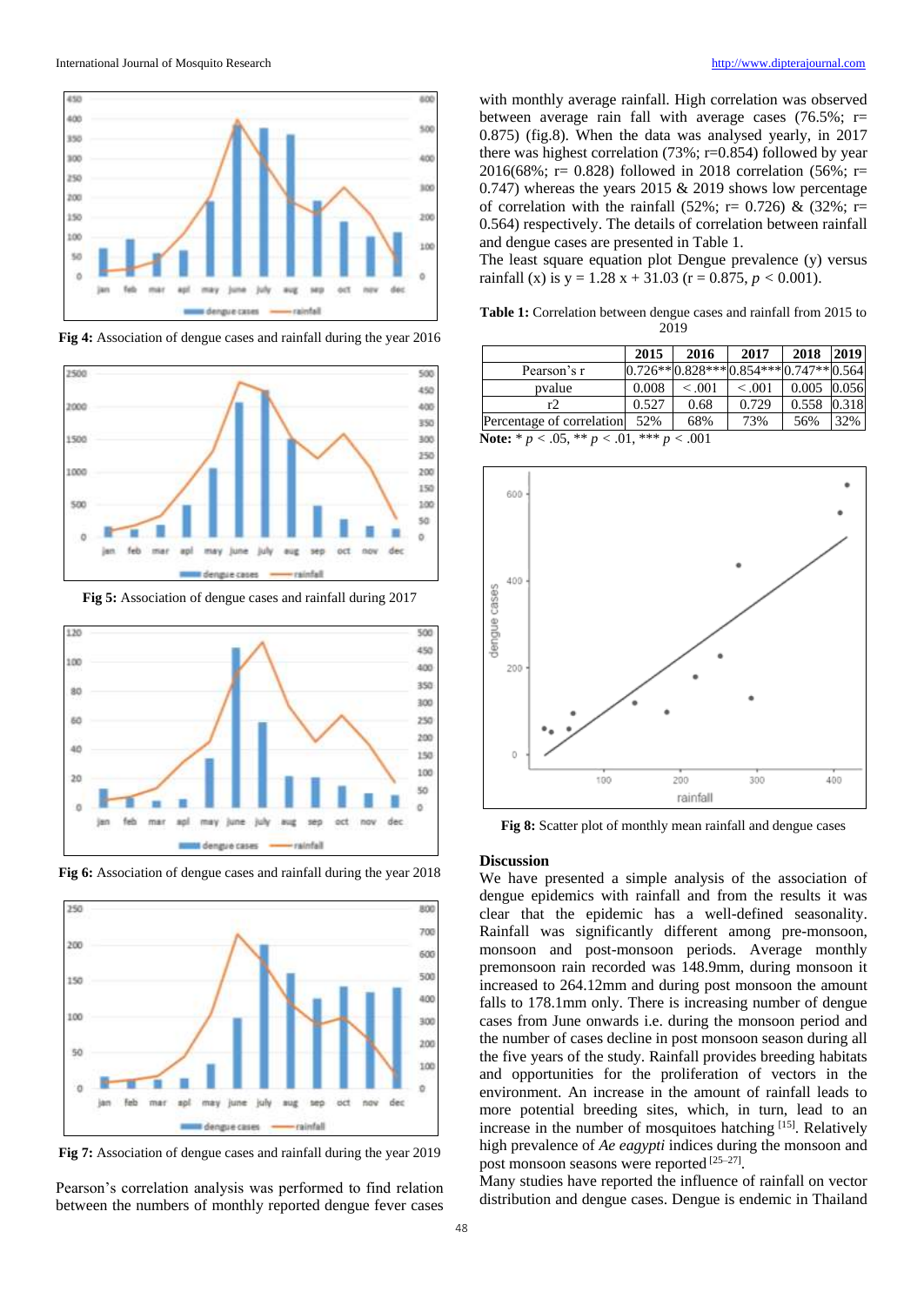and Latin American countries, where a positive association between the prevalence of dengue and rainfall has been reported [22] . Aguiar *et al*. have shown that in Brazil, the risk of dengue infection is highly seasonal and increases primarily during the rainy season, when vector infestation reaches its peak <sup>[23]</sup>. Similarly, studies have also reported that compared with drier conditions, in wetter conditions, mosquitoes expand their spatial range thereby leading to increased risk of dengue infection<sup>[24]</sup>. Season specific pattern of dengue cases has been reported by others also  $[28, 29]$ . Hence seasonality could be a useful tool in the design of early warning systems for the prevention and control of dengue epidemics in our communities.

To understand the role of rainfall on dengue transmission, Pearson's correlation analysis were carried out which showed a strong positive association between dengue cases and total rainfall (r=0.087) and highly significant correlation observed during the year 2017 (73%). In this study, the greatest number of dengue cases were also reported in 2017 (n= 8955). Regression analysis is able to explore the nature of association between variables by determining the amount of variance (r2) in the dependent variable (dengue incidence) that can be explained by independent variable (rainfall). The r2 value was 0.765 which indicates that rainfall approximately explains around 76.5 percent of variance  $(p < 0.001)$  in dengue and regression equation y = 1.28 x + 31.03 (r = 0.875, *p <* 0.001) which explains for every 1.28 ml of rainfall, there is an average increase of one dengue case. In a recent study, high dengue incidence, ranging between 21 and 50 per million, was reported for the states of Punjab, Gujarat, Karnataka, Kerala, Tamil Nadu and Orissa, and Kerala showed significant associations between dengue cases and annual rainfall, as well as rainy days greater than 1 mm and greater than 10 mm and the cases were highly correlated with rainfall [14].

In the present study it was found that maximum rainfall was observed in august 2018 but highest number of dengue cases were reported in 2017 and least number were reported in 2018. Possible explanation for low incidence of dengue in 2018 may be because of herd immunity attained after the significant outbreak of dengue in 2017. The pattern of rainfall may also play a part as extremely heavy rainfall may flush mosquito larvae away from breeding sites or kill them outright <sup>[10]</sup>. In a study significantly lesser positivity was found for containers during monsoon period when compared to pre-monsoon period in Thiruvavnanthapuram district [17].

### **Conclusion**

The present study showed that rainfall, as a single factor, likely plays a significant role in the incidence of dengue in Thiruvananthapuram district. Therefore, intensification of surveillance and control of mosquitoes especially during the monsoon period is recommended. However, other seasonal factors like ambient temperature and humidity which also determine the transmission of dengue, should be taken into account since these factors will become favorable with rainfall.

## **References**

- 1. World Health Organization (WHO). Dengue and severe dengue. https://www.who.int/en/news-room/factsheets/detail/dengue-and-severe-dengue. Accessed October 24, 2020.
- 2. World Health Organization. Dengue: guidelines for

diagnosis, treatment, prevention and control. New Ed World Heaith Organ Geneva. Accessed October 25, 2020.

- 3. Dengue Immunization, Vaccines and Biologicals. World Health Organization. https://www.who.int/immunization/diseases/dengue/en/. Published 2019. Accessed November 2, 2020.
- 4. Arya SC, Agarwal N. Dengue and dengue hemorrhagic fever. Aust Fam Physician 2007;36(5):295.
- 5. Ramesh Dhiman C, Pahwa S, Dhillon GPS, Dash AP. Article in Parasitology Research. Parasitol Res 2010;106(4):763-773.
- 6. Bisht B, Kumari R, Nagpal BN, Singh H, Kumar S. Influence of environmental factors on dengue fever in Delhi. Int J Mosq Res 2019;6(2):11-18.
- 7. Xu L, Stige LC, Chan KS *et al*. Climate variation drives dengue dynamics. Proc Natl Acad Sci USA 2017;114(1):113-118.
- 8. Morin CW, Comrie AC, Ernst K. Climate and dengue transmission: Evidence and implications. Environ Health Perspect 2013;121(11-12):1264-1272.
- 9. Méndez-Lázaro P, Muller-Karger FE, Otis D, McCarthy MJ, Peña-Orellana M. Assessing climate variability effects on dengue incidence in San Juan, Puerto Rico. Int J Environ Res Public Health 2014;11(9):9409-9428.
- 10. Promprou S, Jaroensutasinee M, Jaroensutasinee K. Climatic factors affecting dengue haemorrhagic fever incidence in Southern Thailand. Dengue Bull 2005;29:41-48.
- 11. Guhathakurta P, Rajeevan M, Sikka DR, Tyagi A. Observed changes in southwest monsoon rainfall over India during 1901-2011. Int J Climatol 2015;35(8):1881- 1898.
- 12. Angel B, Joshi V. Distribution and seasonality of vertically transmitted dengue viruses in *Aedes* mosquitoes in arid and semi-arid areas of Rajasthan, India. J Vector Borne Dis 2008;45:56-59.
- 13. Chakravarti A, Arora R, Luxemburger C. Fifty years of dengue in India. Trans R Soc Trop Med Hyg 2012;106(5):273-282.
- 14. Mutheneni SR, Morse AP, Caminade C, Upadhyayula SM. Dengue burden in India: Recent trends and importance of climatic parameters. Emerg Microbes Infect 2017;6(8):1-11.
- 15. Kakarla SG, Caminade C, Mutheneni SR *et al*. Lag effect of climatic variables on dengue burden in India Epidemiol Infect 2020, 1-10.
- 16. Vanaja Cheesh Kumar TK, Nujum ZT, Umarul F, Kuriakose A. A study on container breeding mosquitoes with special reference to *Aedes (Stegomyia) aegypti* and *Aedes albopictus* in Thiruvananthapuram district, India J Vector Borne Dis 2014;51(1):27-32.
- 17. Kumar NP, Jayakumar PR, George K, *et al*. Genetic characterization of dengue viruses prevalent in Kerala State, India J Med Microbiol 2017;62:545-552.
- 18. IDSP dhs. https://dhs.kerala.gov.in/idsp-2/. Accessed October 26, 2020.
- 19. Rainfall data for major cities of India. http://www.rainwaterharvesting.org/rainfall\_index.htm#. Accessed October 26, 2020.
- 20. Johansson MA, Cummings DAT, Glass GE. Multiyear climate variability and dengue - El Niño southern oscillation, weather, and dengue incidence in Puerto